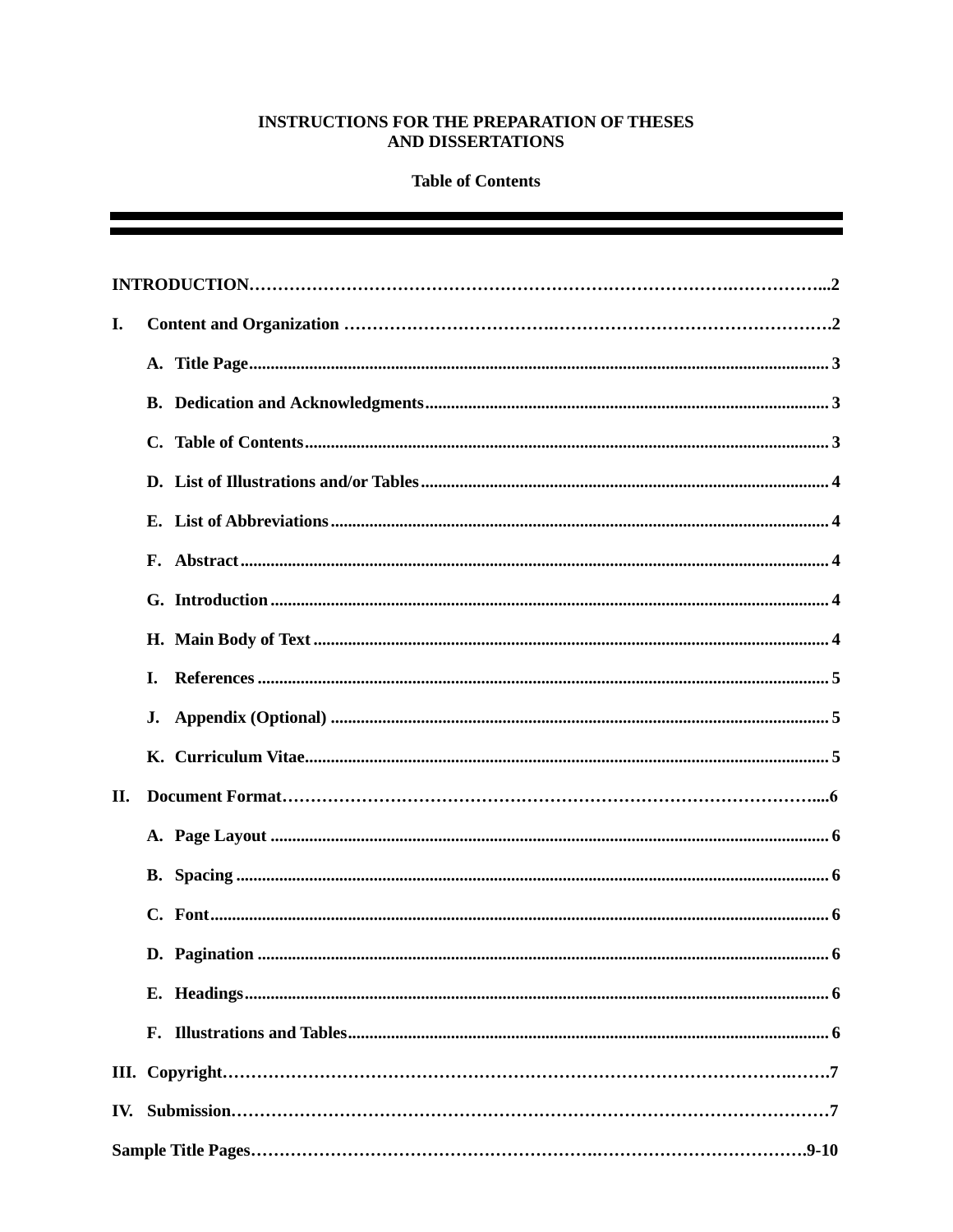## **INTRODUCTION**

Please read these instructions before you begin preparation of your thesis or dissertation.

The instructions give an overview of preparing a thesis or dissertation but they cannot cover all possible formats and information. Each discipline has its own guidelines or even several alternative sets of guidelines for such things as citation of references, footnote forms and location, and bibliography. It is therefore important that students confer with either their Program Director or advisor early in their research in order to agree on what guidelines will be followed. Once a form is decided upon, students should consistently maintain it throughout their work.

Different disciplines also have different ways of presenting material, through such things as tables, graphs, illustrations, pictures, spreadsheets, etc. Again, students should confer with their Program Director or advisor to agree on what will be included and how it will be presented.

Many students find that reviewing a thesis or dissertation in their field can be extremely helpful in answering questions about format. These are available at <http://wakespace.lib.wfu.edu/jspui/handle/10339/14645> .

## **I. CONTENT AND ORGANIZATION**

The word "thesis" is used in the text to include the doctoral dissertation as well as the master's thesis. The order of the listing should be observed regardless of parts which may be omitted or combined in a particular thesis.

## **ORDER**

| Traditional thesis format: |                                           | Thesis format using papers as chapters: |                                           |
|----------------------------|-------------------------------------------|-----------------------------------------|-------------------------------------------|
|                            |                                           |                                         |                                           |
| А.                         | Title Page                                | А.                                      | <b>Title Page</b>                         |
| <b>B.</b>                  | Dedication and Acknowledgments (Optional) | Β.                                      | Dedication and Acknowledgments (Optional) |
| C.                         | Table of Contents                         | C.                                      | Table of Contents                         |
| D.                         | List of Illustrations and/or Tables       | D.                                      | List of Illustrations and/or Tables       |
| Е.                         | <b>List of Abbreviations</b>              | Ε.                                      | <b>List of Abbreviations</b>              |
| F.                         | Abstract                                  | F.                                      | Abstract                                  |
| G.                         | Introduction                              | G.                                      | Introduction                              |
| Η.                         | Main Body of Text                         | Н.                                      | Papers with references as chapters        |
| I.                         | References                                | J.                                      | Appendix                                  |
| J.                         | Appendix (Optional)                       | K.                                      | Curriculum Vitae                          |
| Κ.                         | Curriculum Vitae                          |                                         |                                           |
|                            |                                           |                                         |                                           |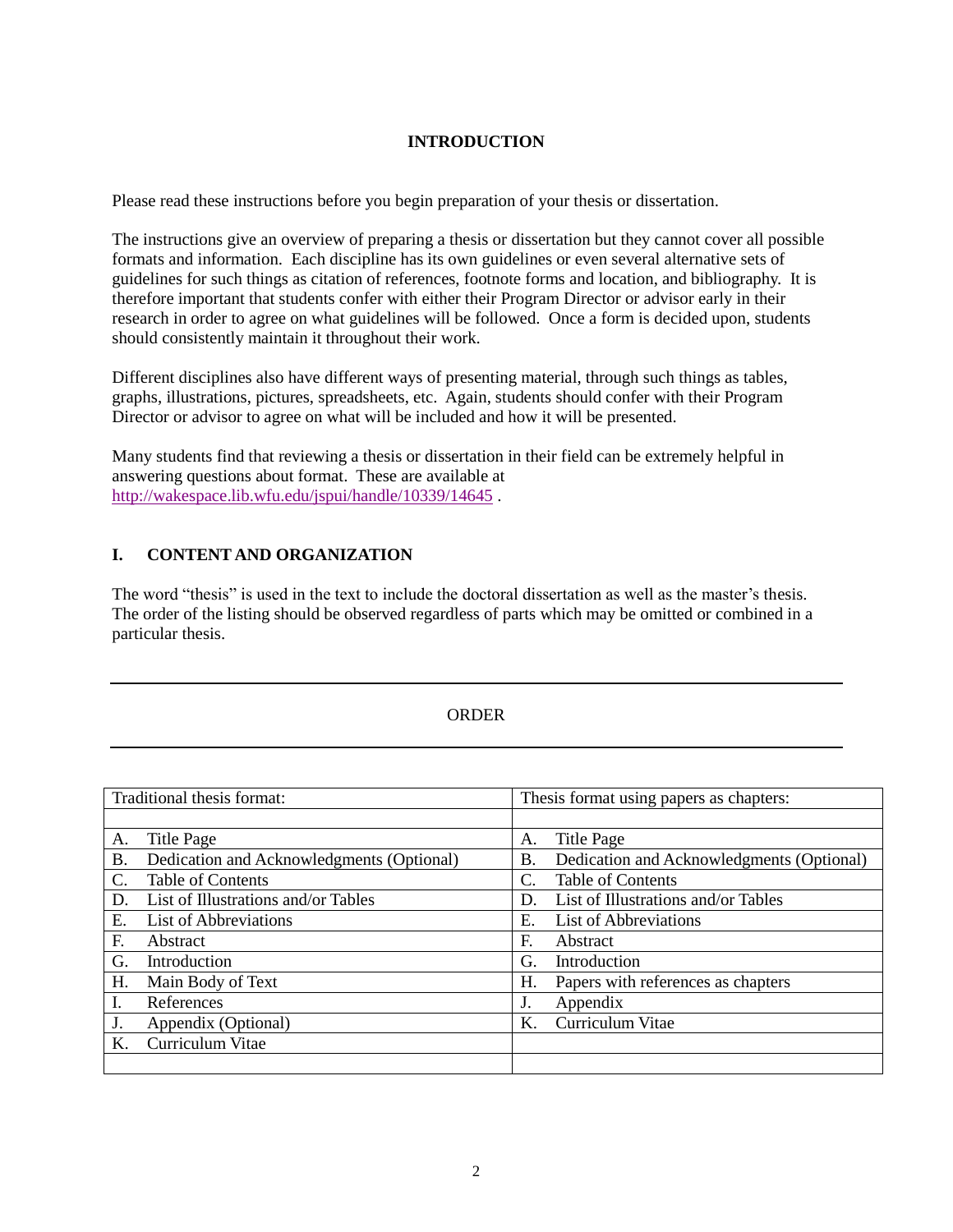# DESCRIPTION

### **A. Title Page**

The title page should include the following:

- 1. Thesis title, centered and capitalized. Triple space and center the word "BY" followed by another triple space.
- 2. Author's name centered and capitalized, followed by a double space.
- 3. Submission statement consisting of the following lines centered and double spaced:

"A (*insert Dissertation or Thesis*) Submitted to the Graduate Faculty of"

"WAKE FOREST UNIVERSITY GRADUATE SCHOOL OF ARTS AND SCIENCES"

"in Partial Fulfillment of the Requirements"

"for the Degree of"

(*insert appropriate degree DOCTOR OF PHILOSOPHY, MASTER OF SCIENCE, MASTER OF ARTS, MASTER OF ARTS IN LIBERAL STUDIES)*

*(insert Program Name*)

*(insert Graduation Date [AUGUST, DECEMBER or MAY] as Month Year*)

Winston-Salem, North Carolina

This should be followed with a triple space with "Approved By" centered and a double spaced.

4. Names of Examining Committee members centered and double-spaced beginning with (*insert name*) , Advisor, then (*insert name*), Chair followed by others listed alphabetically.

See samples on pages 9 and 10.

## **B. Dedication and Acknowledgments**

A Dedication is optional but if included should come directly after the title page. The heading should be centered and capitalized.

Acknowledgements are also optional but the majority of students do include this section. It is an opportunity for the student to recognize and express appreciation to those who encouraged and assisted them in their graduate education and research. The heading should be centered and capitalized.

### **C. Table of Contents**

This is required and the heading should be centered and capitalized. The table of contents should outline major sections or chapter headings with corresponding page numbers. Pages prior to the table of contents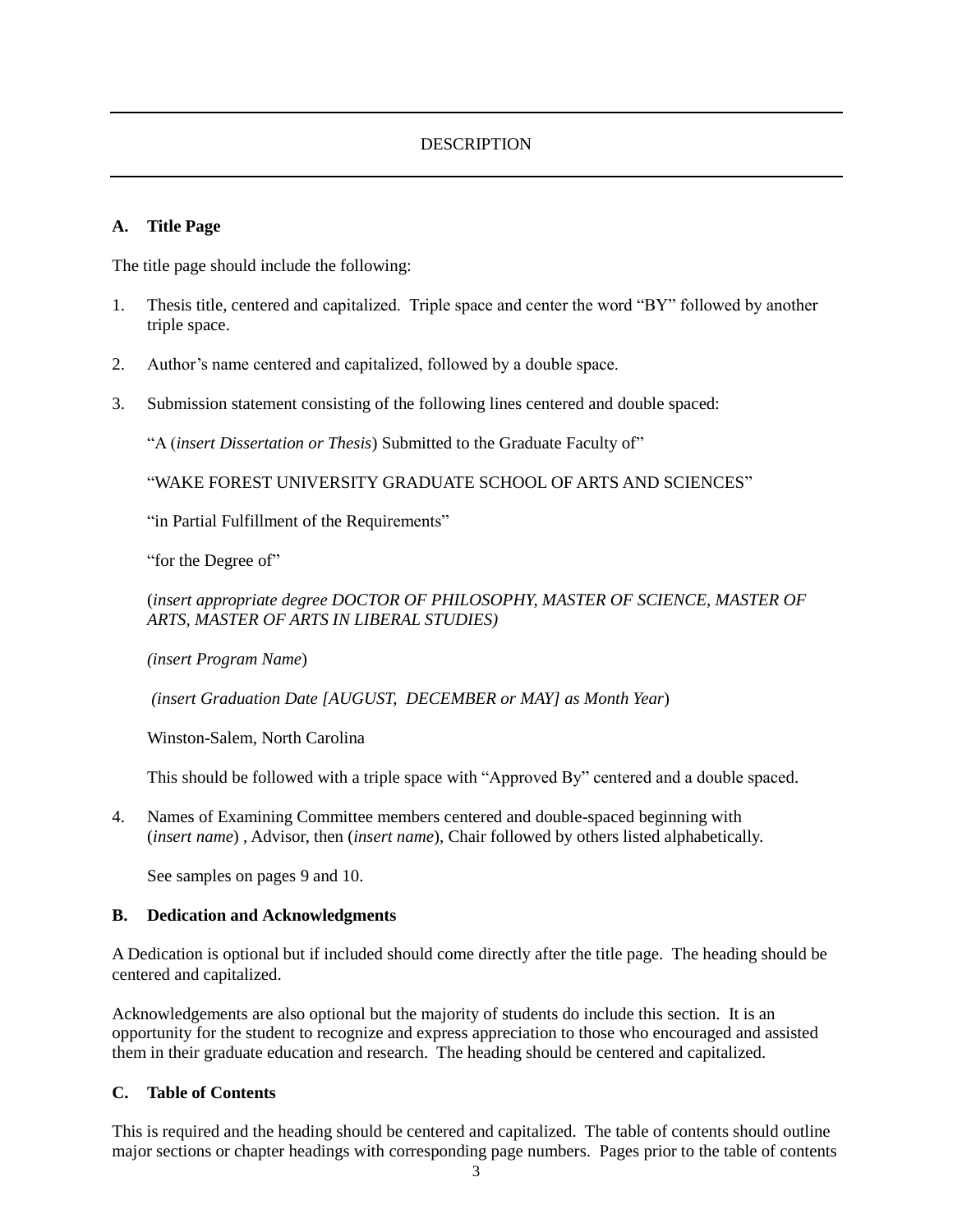should not be listed but all sections or chapters following it must be included, such as appendices and curriculum vitae. Sub-headings can be broken down under the section or chapter but this is not required. All headings should be worded identically to those used in the text.

## **D. List of Illustrations and Tables**

The List of Illustrations and Tables heading should be centered and capitalized. This section is required but can be divided into two different lists. If combined (preferable), the listing should run consecutively noting tables and figures as they appear in the text (divided by chapter). All illustrations and tables must have a legend.

# **E. List of Abbreviations**

The List of Abbreviations heading should be centered and capitalized. The abbreviations should be arranged alphabetically.

# **F. Abstract**

The Abstract heading should be centered and capitalized. The abstract should summarize the thesis, including the research problem, methods, and conclusions. It should be limited to 200 words for the Master's Thesis and 350 words for the Doctoral Dissertation.

# **G. Introduction**

The Introduction should prepare the reader for what follows by stating the specific problem or question to be studied and the research strategy used. It may delineate the boundaries of the problem or question and the limitations of the topic, and it may review studies pertinent to the thesis.

## **H. Main Body of Text**

Depending on the field of study, the main body may be organized into sections on Methods, Results, and Conclusion or Discussion, or into chapters appropriate to the study with, for example, each chapter covering a specific aspect or major component of the topic. The important thing is to have an overall organization which suits the work. Each section or chapter should begin on a new page and should exactly reflect the title listed in the Table of Contents.

## **Submitted or Published Manuscripts**

If the student has submitted, had accepted, or published one or more papers pertinent to the subject of the thesis, the paper(s) may be incorporated into the thesis, as long as the student had the major role in the preparation of the manuscript and has the right to include the paper(s). Portions of papers representing work either not done by the student or used as part of another thesis should be identified clearly and, if permissible, placed in an appendix.

Theses including papers submitted, accepted, or published are subject to the same principles of consistency. However, the form for literature citations, table presentations, references, etc. may conform to the style required by the publishing journal.

Generally, each paper constitutes a chapter of the thesis. A statement should be included on the title page of the chapter stating that stylistic variations result from the demands of the journal to which the paper was submitted, accepted, or published. In the case of multiple authorship, the student should indicate the portion of the work for which he or she is responsible.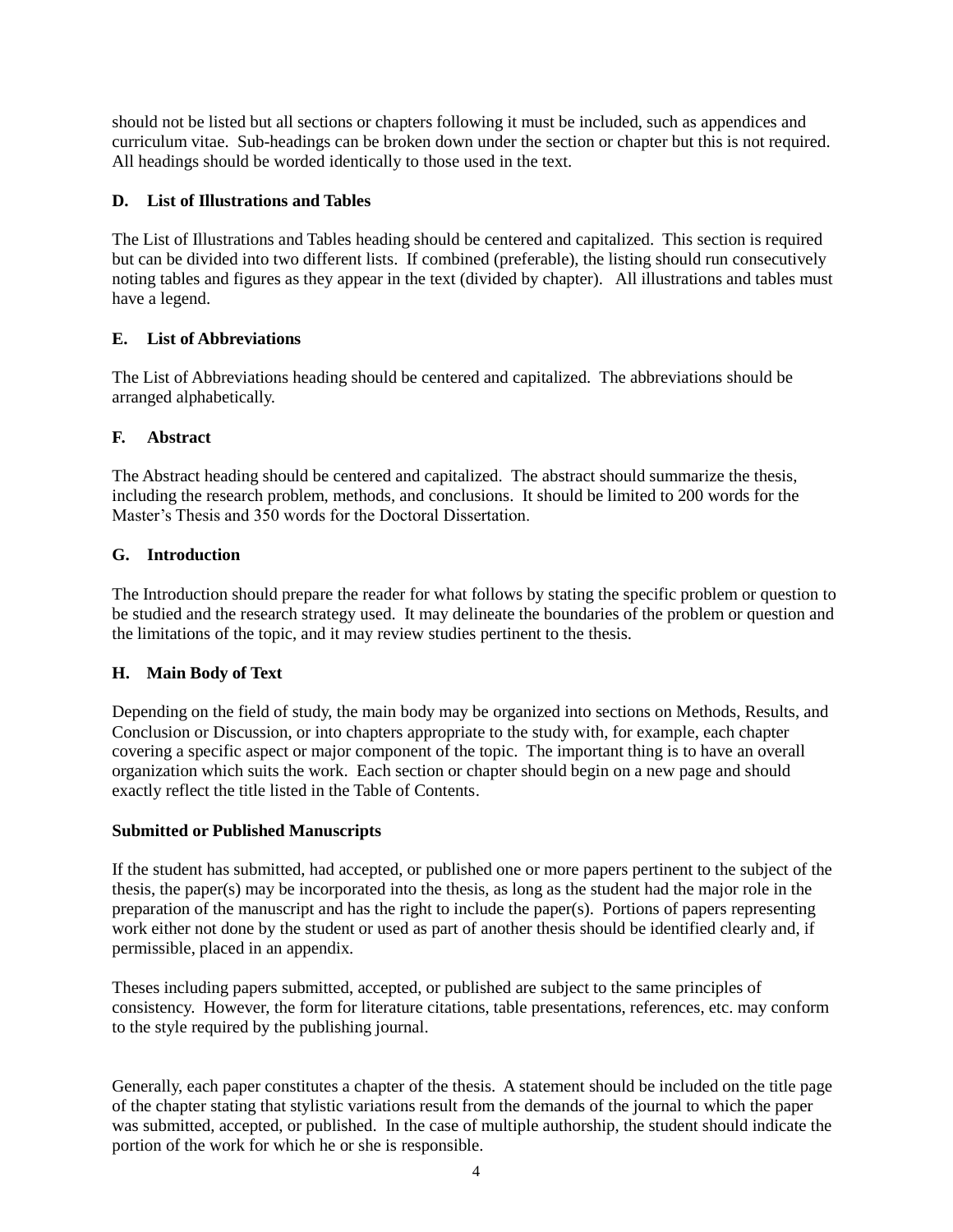It is important to clearly state the status of each manuscript submitted, accepted and published. This can be done in the Table of Contents by including a statement that the manuscript has been submitted, accepted or published.

Theses containing papers already published or accepted for publication must be accompanied by letters of permission or denial of permission concerning copyright, when applicable. Such letters should be included as an appendix to the thesis. Many publishers automatically grant authors the right to include papers as thesis chapters. It is the student's responsibility to confirm the right to republish prior to inclusion. One example is Academic Press which no longer requires authors to obtain permission in the following cases: 1) to use original figures or tables in future works; 2) to make copies of papers for classroom teaching; and 3) to include papers as part of the thesis. Students are responsible for determining whether additional permission from copyright holders is required.

# **I. References**

The Reference section should begin on a new page and include every book, article, thesis or dissertation, abstract, videotape, website, etc. mentioned in the thesis with complete publishing information. Other sources, such as interviews, are also listed with appropriate information about when and where they took place. The references can be cited either alphabetically or as they are cited in the text, just maintain consistency throughout. The library has guidelines for citing references including on-line material at [http://zsr.wfu.edu/research/guides/citation.html.](http://zsr.wfu.edu/research/guides/citation.html)

# **J. Appendix (Optional**)

The appendix could include any supplementary materials that support or are relevant to the thesis but which have no logical or appropriate place within the body of the text. This should begin on a separate page and be numbered consecutively with the entire document.

# **K. Curriculum Vitae**

The Curriculum Vitae, also called Scholastic Vita, or simply Vita, should begin on a separate page. This section would contain the student's educational background, academic awards, honors, memberships in professional organizations, publications, presentations, and other pertinent information. This statement should be presented in outline form.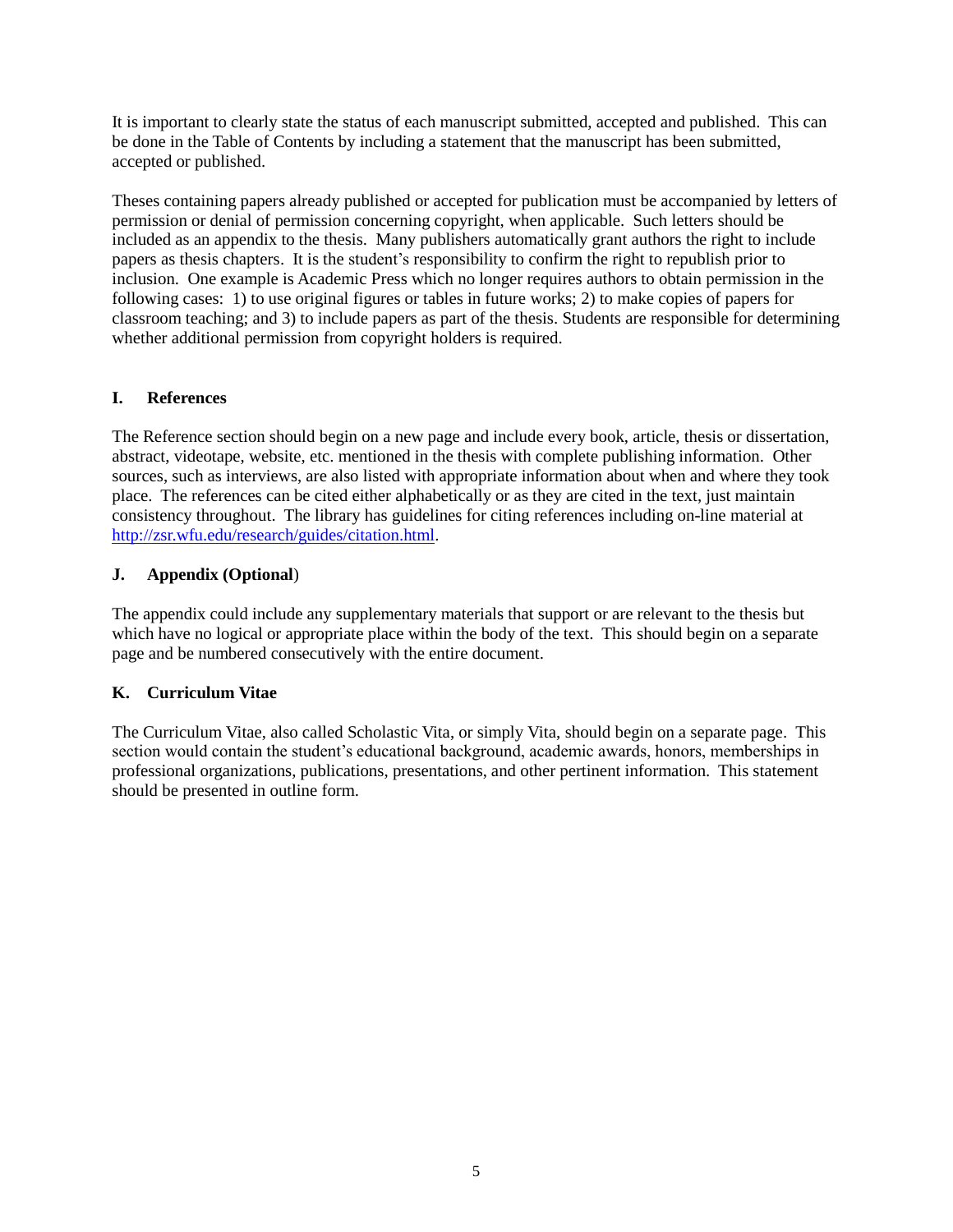### **II. DOCUMENT FORMAT**

### **PRESENTATION** \_\_\_\_\_\_\_\_\_\_\_\_\_\_\_\_\_\_\_\_\_\_\_\_\_\_\_\_\_\_\_\_\_\_\_\_\_\_\_\_\_\_\_\_\_\_\_\_\_\_\_\_\_\_\_\_\_\_\_\_\_\_\_\_\_\_\_\_\_\_\_\_\_\_\_\_\_\_\_\_\_\_\_\_\_

The thesis should be uniformly arranged and error free.

#### **A. Page Layout**

The thesis should have uniform margins as follows:

- 1.0" Top Margin
- 1.0" Bottom Margin
- 1.5" Left Margin
- 1.0" Right Margin

#### **B. Spacing**

The text of a thesis should be double-spaced throughout. The manuscript will look more professional if the right margin is justified, although this is not a requirement. Paragraphs can begin with the first line indented or you may double space between paragraphs, as long as you are consistent.

#### **C. Font**

Font type should be professional looking; suggestions would be Times Roman or Arial. The size should be either 11 or 12 and should remain consistent throughout the document.

#### **D. Pagination**

All pages of the thesis are numbered **EXCEPT** the title page. The preferred method for page numbering is centered at the bottom of the page but numbered in the top right corner is also acceptable. If you use the bottom centered method, the footer would be placed at .5". If you use the top right corner, the header would be placed at .5" and the text would begin at 1.0". If your document contains landscape pages, the page number should appear in the same position as the rest of the document.

Roman numbers are used on the pages preceding chapter one. The first number would be used on the page immediately following the title page and the number would be ii. Arabic numerals begin with chapter one and includes the text, illustrations, tables, through to the Curriculum Vitae.

#### **E. Headings**

All headings must be formatted consistently throughout the thesis. Formatting choices would include either centered with solid capitals or centered with both capitals and lower case underscored.

#### **F. Illustrations and Tables**

Illustrations and tables including photographs are used to enhance the thesis and must be referenced in the text. The size will determine where it is placed. If it is small, it can be placed on the page with the text above/below as reference. Larger illustrations or tables can be placed on the page following the first point of reference. Large items must be reduced to fit the page size. Using landscape orientation is also an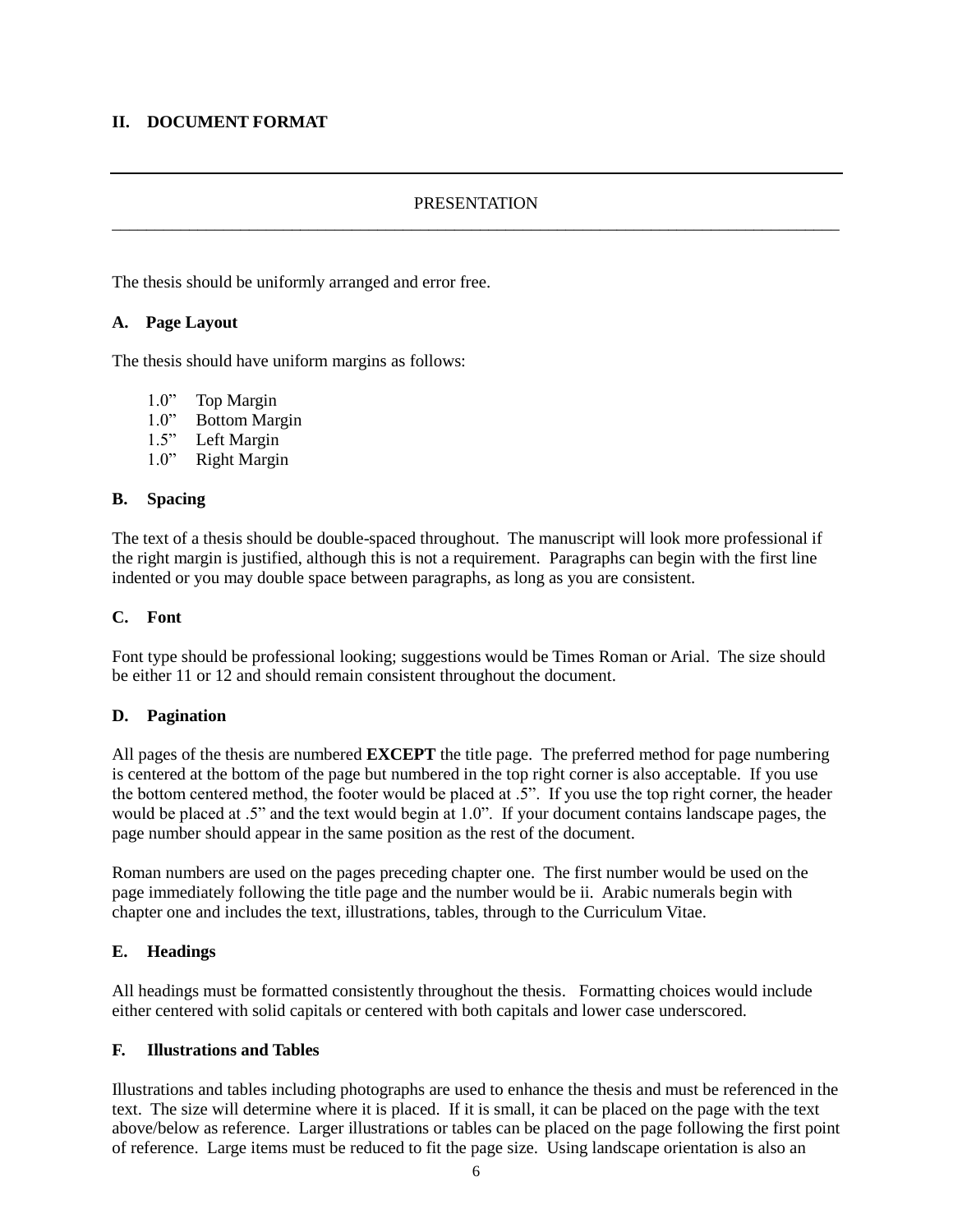option.

Roman numerals should be used for tables (Table I, Table II, etc.) and Arabic numerals for other illustrations (Figure 1, Figure 2, Chart 1, Chart 2 etc.). Illustrations pages must be paginated according to the format used in the text. All copyright laws must be observed for illustrations as well as text**.**

# **III. COPYRIGHT**

Standard citation of others' copyrighted works does not require permission from the copyright holder prior to use in theses. The republication of tables, charts, images, etc. from previously published works, authored by others or the student, does require permission from the copyright holder. Although most publishers automatically grant student authors the right to republish their own accepted or published work(s) as part of theses, confirmation of that right should be obtained prior to inclusion.

Copyright is automatically vested with authors as theses are written and saved in a fixed format. Inclusion of the copyright notice is necessary if the student wishes to file for official copyright registration (e.g., Copyright John Doe 2010; it must appear on the title page or the page immediately following). The majority of theses probably do not require official copyright registration. A student may wish to consult with the advisor on this matter. Further information regarding copyright registration may be found at [http://www.etdadmin.com/UMI\\_CopyrightGuide.pdf.](http://www.etdadmin.com/UMI_CopyrightGuide.pdf)

## **IV. SUBMISSION**

## ELECTRONIC SUBMISSION

Submission of an electronic copy of your thesis (ETD) is required by the Graduate School. ETDs will be submitted using the UMI/ProQuest ETD Administrator tool. In lieu of collecting bound copies for the WFU Libraries, ETDs will be collected locally via the WakeSpace digital archive, which is maintained by the Z. Smith Reynolds Library. The full text of your ETD will be publicly available, either immediately or after an embargo period, during which time access will be restricted to WFU IP only. Longer embargo periods are available upon approval by the Graduate School.

Submission of your ETD is not made until all changes from your final examination have been incorporated and you have advisor approval. At the time of submission, you will be asked to enter basic information that enables others to find your work, such as the title, abstract and keywords. ETDs must be submitted as single PDF documents. Through the electronic release agreement [http://graduate.wfu.edu/docs/graduation/ETD\\_AgreementandLicense\\_092310.pdf](http://graduate.wfu.edu/docs/graduation/ETD_AgreementandLicense_092310.pdf) students grant a license to the University to make the work publicly accessible in the current and potential future formats, which enables the Library to maintain and preserve the ETD. The Library will provide submission training sessions and individual assistance to students. Information on preparing and submitting your ETD can be found at<http://etd.wfu.edu/>

Students should check with their departments and advisors regarding submission requirements for their defense review. It is the students responsibility to bind paper copies needed to meet department requirements and for personal use. An online resource is [www.lulu.com.](http://www.lulu.com/)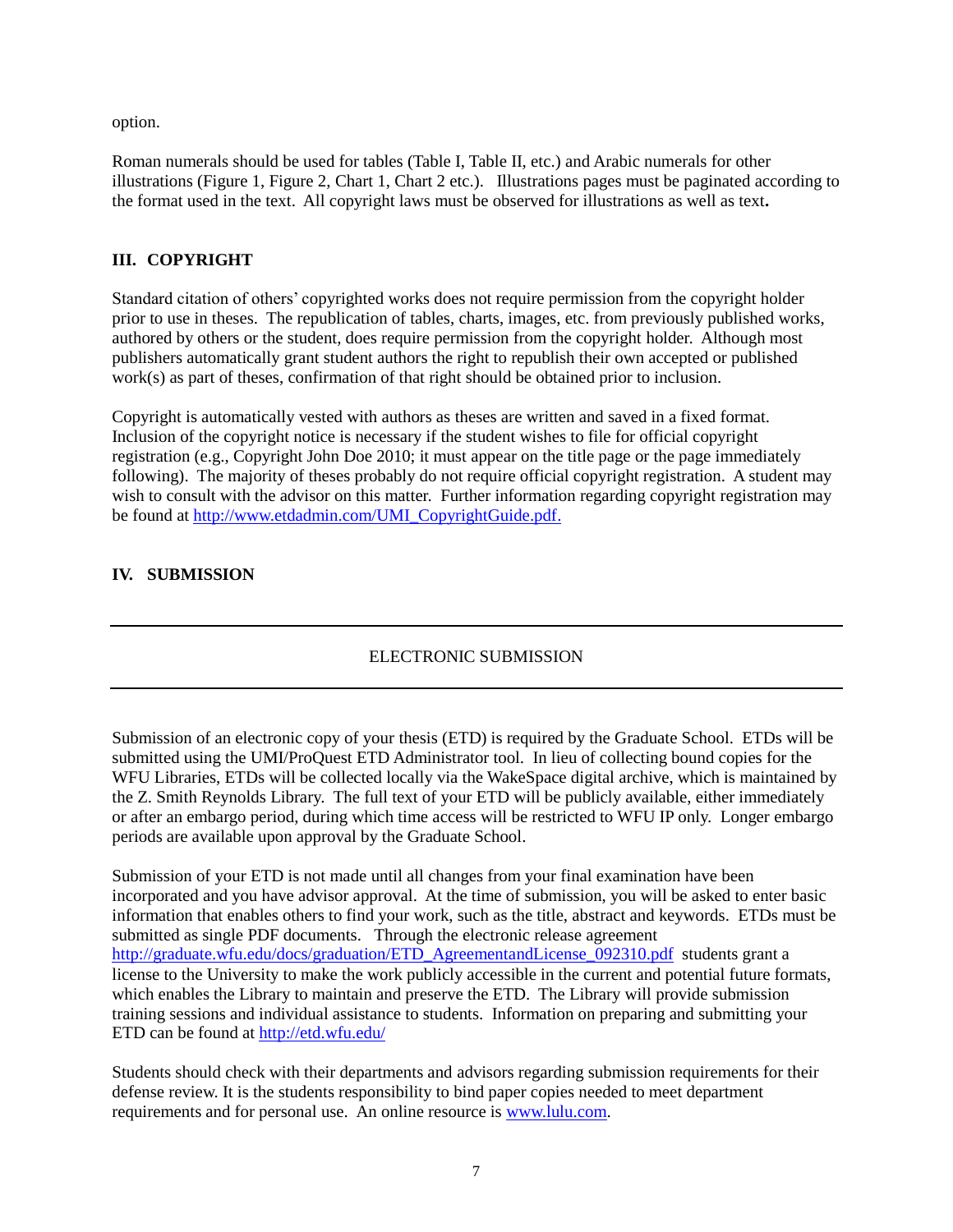# Some helpful links:

- <http://zsr.wfu.edu/research/guides/citation.html>
- <http://guides.zsr.wfu.edu/mlaguide>
- <http://guides.zsr.wfu.edu/data/files4/117238/MLA%20Quick%20Guide.pdf>
- <http://zsr.wfu.edu/research/guides/copyright/#zsrcopy>

<http://etd.wfu.edu/>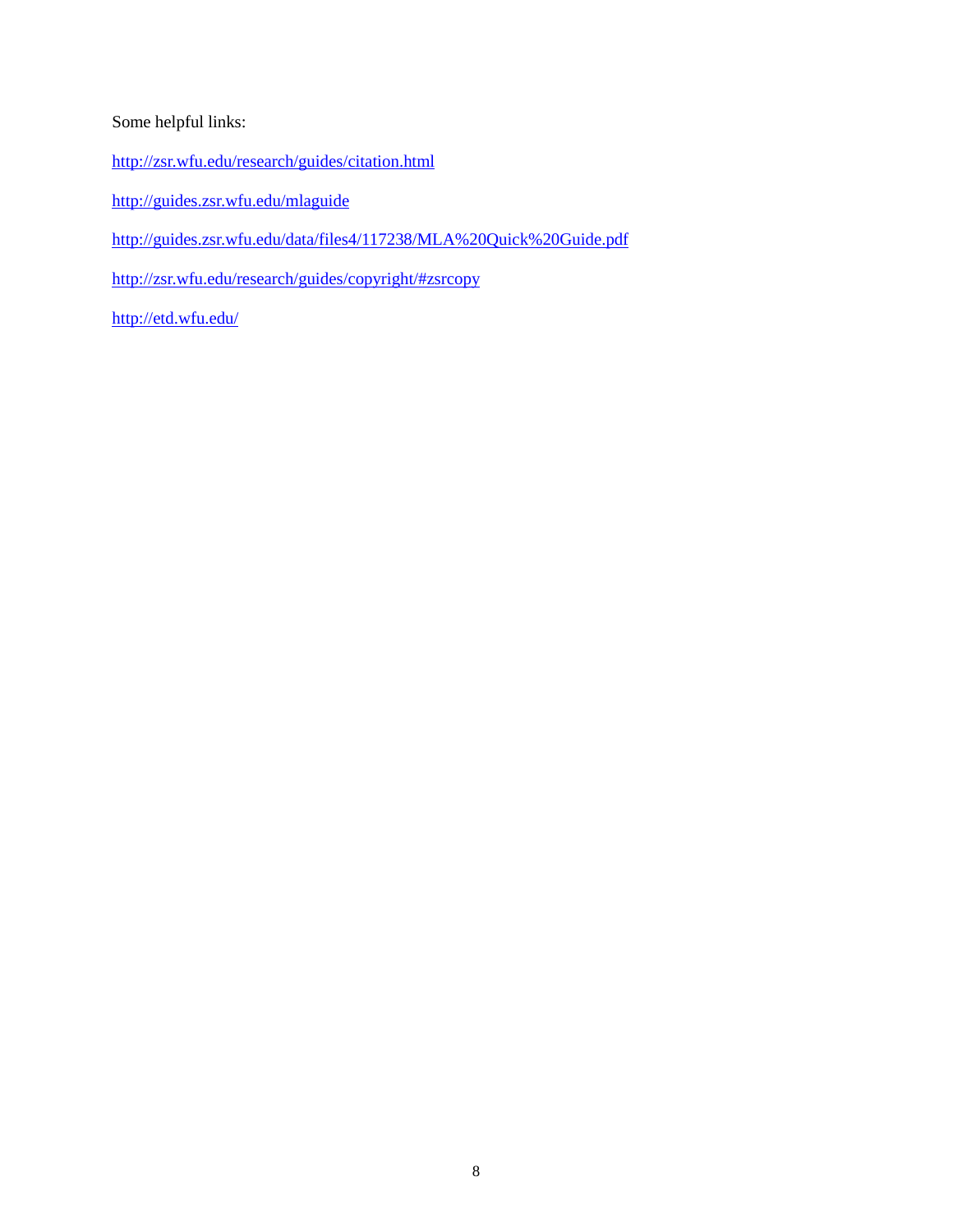Sample Title Page for Master's Thesis

CENTERED ON PAGE

### A LOOK AT MEDIEVAL POETRY IN THE NINETIES

### BY

#### DEBBIE DENNIS

A Thesis Submitted to the Graduate Faculty of

## WAKE FOREST UNIVERSITY GRADUATE SCHOOL OF ARTS AND SCIENCES

in Partial Fulfillment of the Requirements

for the Degree of

### MASTER OF ARTS

English

December 2010

Winston-Salem, North Carolina

Approved By:

Barry G. Maine, Ph.D., Advisor

Nancy J. Cotton, Ph.D., Chair

Linda N. Nielsen, Ed.D.